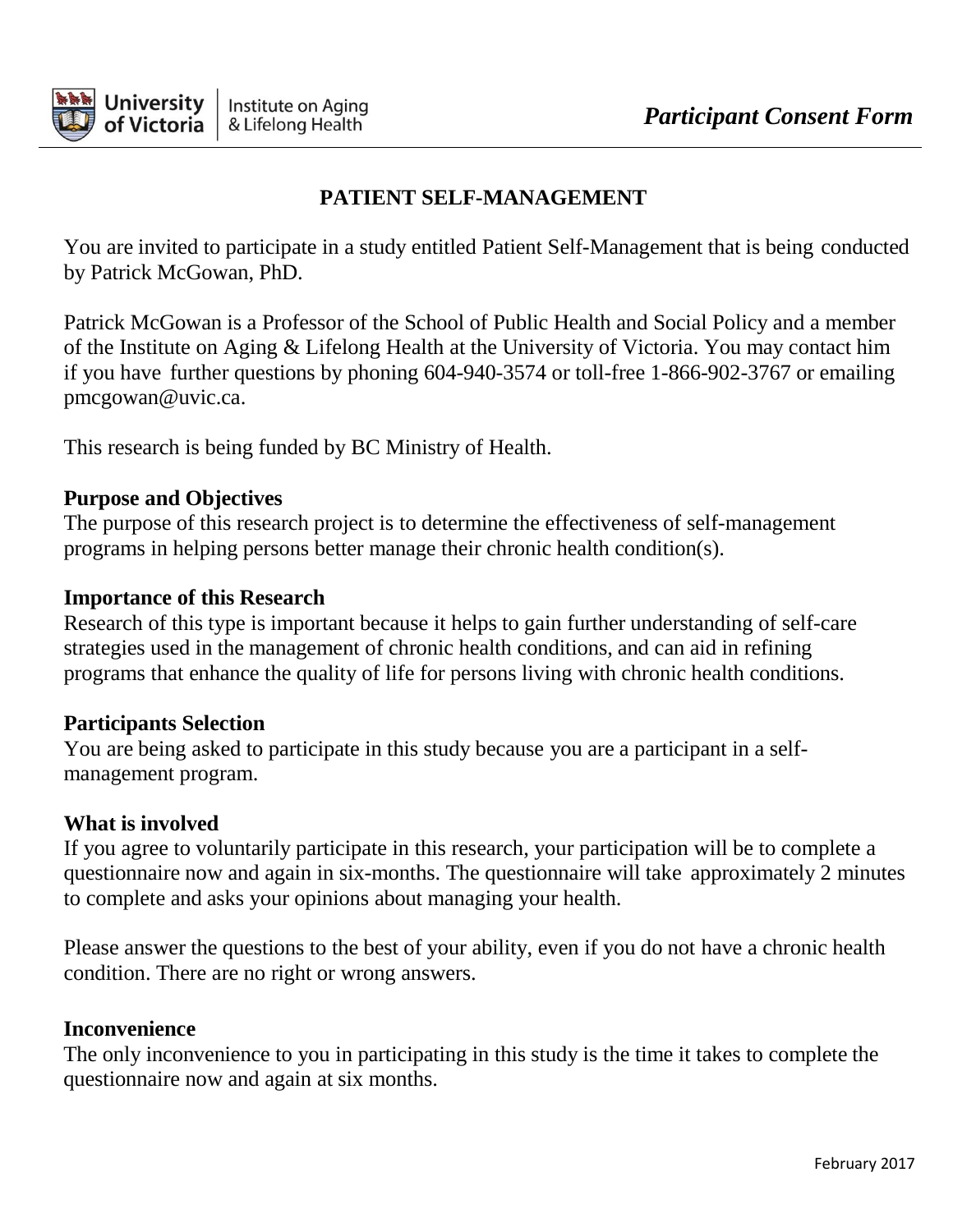## **Risks**

There are no known or anticipated risks to you by participating in this research.

## **Benefits**

The potential benefits of your participation in this research include ensuring that persons with chronic health conditions receive effective self-management programs and that the results will contribute to the body of knowledge on self-management of chronic illness.

#### **Voluntary Participation**

Your participation in this research must be completely voluntary. If you decide to participate, you may withdraw at any time without any consequences or any explanation. If you do withdraw from the study your questionnaire will not be used in the analysis and will be destroyed in a confidential manner (i.e., paper copies will be shredded and electronic data will be erased).

If you decide not to participate in the research please do not complete the questionnaire that is distributed by the volunteer program leaders in Session 1. As well, you have the right to refuse to answer any question in the questionnaire. Your decision whether or not to participate in the research activities will in no way affect your continued participation in the six-session selfmanagement program.

## **Researcher's Relationship with Participants**

The researcher may have a relationship to participants as the volunteer program leaders are giving out the research questionnaire. To help prevent this relationship from influencing your decision to participate, the following steps to prevent coercion have been taken:

- the volunteer program leaders will place the questionnaires at the back of the room for participants to choose to take voluntarily
- the program leaders will explain to you that the decision to participate should not be influenced by anyone present i.e., the leaders or fellow participants in the program
- the program leaders will explain to you that your decision whether or not to participate in the research in no way affects your participation in a self-management program.

The volunteer program leaders are acting as a third-party on behalf of the Researcher, Dr. Patrick McGowan, by collecting the completed research forms to pass along to him.

#### **On-going Consent**

To make sure that you continue to consent to participate in this research, in six months from now you will be sent this Consent Form again by email.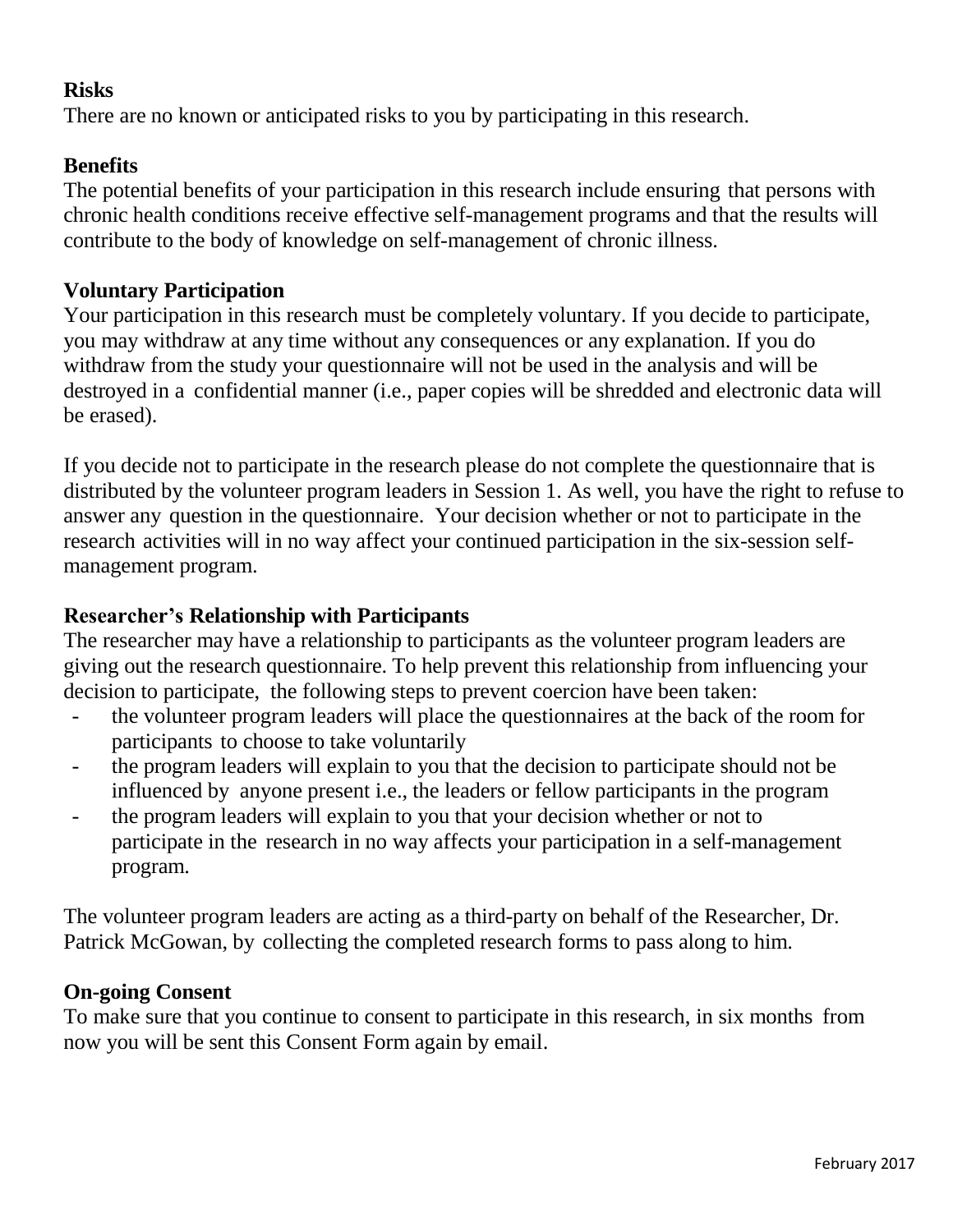## **Anonymity**

In terms of protecting your anonymity, your identifying information (i.e., your name, address, phone number and email) will be known only to the research team for the purpose of contacting you to complete the second questionnaire. Personal identifiers will be removed from the questionnaire data and stored in a separate password protected computer file. In the selfmanagement program, the volunteer program leaders and other participants may know if you choose to participate in the research when the questionnaires are collected.

## **Confidentiality**

Your confidentiality and the confidentiality of the data will be protected by the following actions: 1) placing your returned questionnaire in a sealed envelope; 2) deleting your name from the questionnaire and replacing it with a secret code number; and 3) describing the results in aggregate form, which means the results are put together and individuals are not identified.

During the study, your confidentiality and the confidentiality of the data will be protected by storing paper copies of data in a locked filing cabinet and protecting access to electronic data with computer passwords. Data will be stored only for the duration of the study. When reporting your results, your identity will remain confidential because only aggregate data, and not individual data, will be reported. Your individual privacy will be maintained in all published and written data resulting from the study.

#### **Dissemination of Results**

It is anticipated that the results of this study will be shared with others in the following ways: public presentations, presentations at scholarly meetings, published articles in journals, and a report to the BC Ministry of Health. The results of this study will be posted on our website [www.selfmanagementbc.ca.](http://www.selfmanagementbc.ca/)

#### **Disposal of Data**

Data from this study will be disposed of in April 2018. The data will be destroyed in a confidential manner i.e., electronic data will be erased and paper copies will be shredded.

#### **Contacts**

Individuals that may be contacted regarding this study include:

- Patrick McGowan (Researcher), at 604-940-3574 or by emailing [pmcgowan@uvic.ca](mailto:pmcgowan@uvic.ca)
- Dr. Scott M. Hofer, Director of the Institute of Aging and Lifelong Health at the University of Victoria, at 250-853-3862 or by emailing [smhofer@uvic.ca](mailto:smhofer@uvic.ca)
- Human Research Ethics Office at the University of Victoria at 250-472-4545 or by emailing [ethics@uvic.ca](mailto:ethics@uvic.ca)

In addition, you may verify the ethical approval of this study, or raise any concerns you might have, by contacting the Human Research Ethics Office at the University of Victoria at 250-721-4545 [or ethics@uvic.ca.](mailto:ethics@uvic.ca)